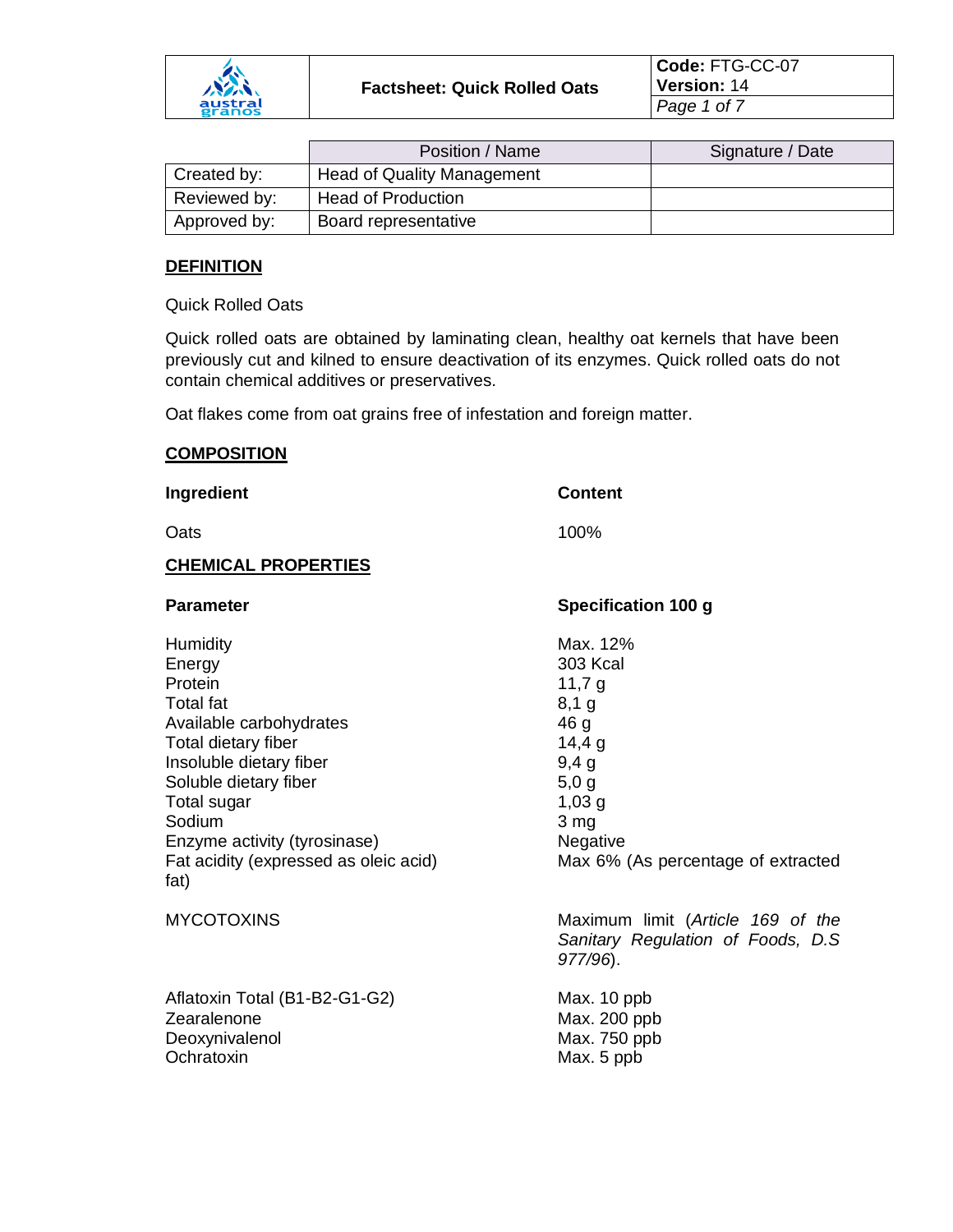

#### **PESTICIDES**

According to Res.Ex.N ° 33 of 2010 that fixes maximum tolerances of pesticide residues in food and Res.Ex.N ° 762 of 2011.

HEAVY METALS

**Parameter Parameter Maximum limit** (*Article 160 of the Sanitary Regulation of Foods, D.S 977/96*).

Lead 0.5 mg/Kg

#### **MICROBIOLOGICAL PROPERTIES**

**Parameter** Maximum limit (*Article 173, group 5.4 of the Sanitary Regulation of Foods, D.S 977/96*).

Mesophilic aerobe count 1000 UFC/g Coliform bacteria <3 UFC/g E. coli <3 UFC/g

# **PHYSICAL PROPERTIES**

DEFECTS

Gelatinized flakes Max 5 Units Burned flakes **0 units** 0 units Uncrushed kernels Max 1 Unit

**IMPURITIES** 

# OTHER GRAINS

# **Parameter Limits (100 grs sample)**

# **Parameter Limits (100 grs sample)**

Hull Max 4 units Awn Max 2 units Other 0 units

# **Parameter Limits (100 grs sample)**

Wheat Wheat **Max 30** units Barley Max 2 units Rapeseed Max 0 units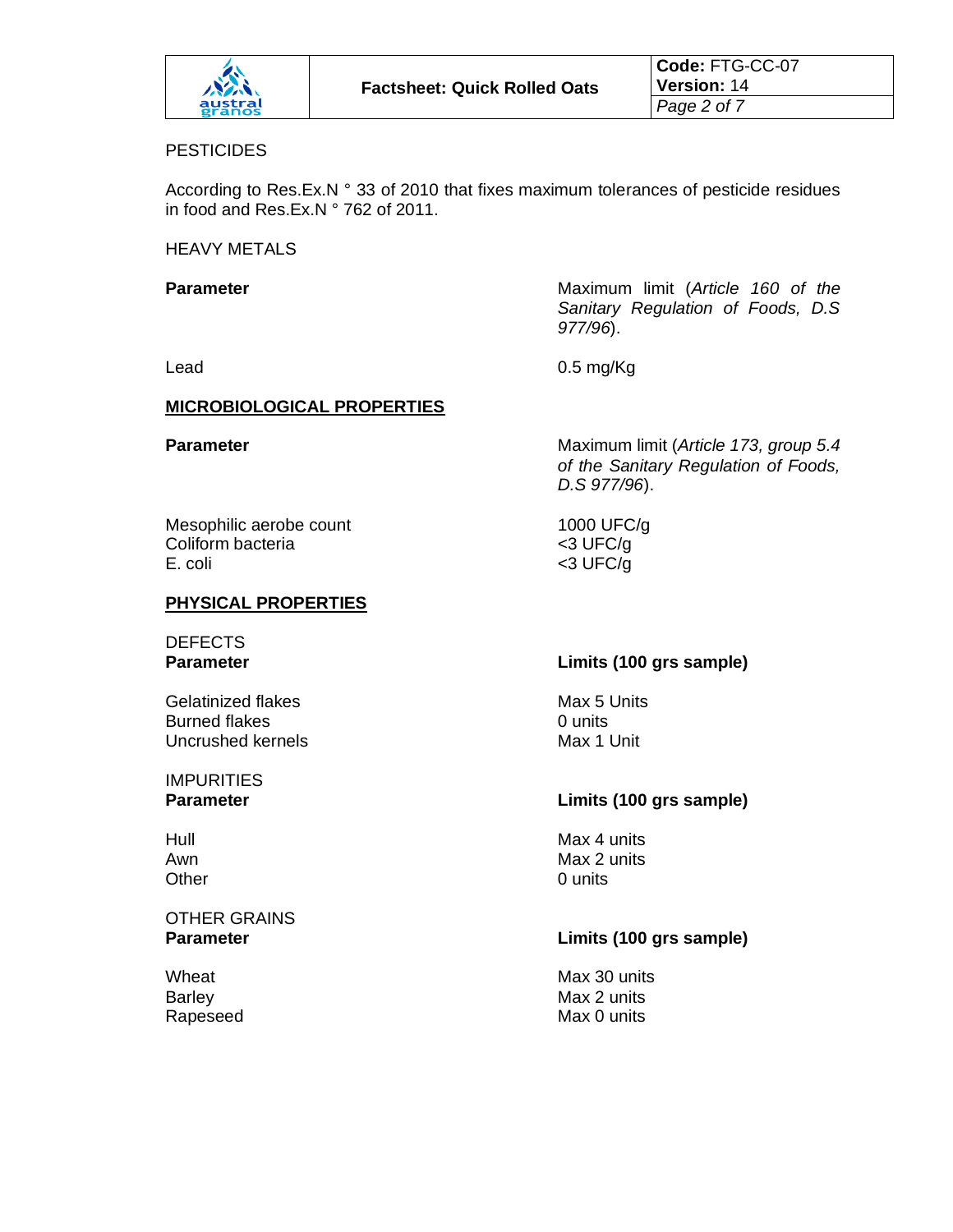| パネー               | <b>Factsheet: Quick Rolled Oats</b> | Code: FTG-CC-07<br><b>Version: 14</b> |
|-------------------|-------------------------------------|---------------------------------------|
| austral<br>granos |                                     | Page 3 of 7                           |

| WEEDS            |
|------------------|
| <b>Parameter</b> |

Ryegrass 0 units Vetch 0 units Wild Radish 0 units Wild Oat 0 units Other 0 units

#### **Parameter Limits (100 grs sample)**

#### **GRADING Parameter Limits**

Retention on a  $N^{\circ}$  7 sieve Min 50% Retention on a  $N^{\circ}$  25 sieve Max 38% Ground Max 6% Thickness 0.62 mm to 0.70 mm

# **ORGANOLEPTIC PROPERTIES**

Color: Its color should be a very soft brown or mahogany.

Appearance: Homogeneous mix of medium size, smooth, compact rounded flakes, with soft edges and no particle shedding.

Odor and Taste: The product taste and aroma will be typical of oats, with no strange or unpleasant odors or taste (rancid, bitter or chemical).

# **ALLERGENS**

Category: Cereals that contain gluten (wheat, rye, barley, oats) and derived products.

The fraction of gluten that is harmful belongs to the group of prolamins and receives different names depending on the cereal from which it comes. For the case of Oats the prolamin is Avenina and according to analyzes carried out in an external laboratory the content of  $< 1.5$  ppm.

Cross contamination: Yes (wheat, rye, barley)

#### **VULNERABLE GROUP**

People suffering from celiac disease or gluten intolerance.

#### **GMO STATEMENT**

(Genetically modified organisms)

Raw oats (as raw materials) and quick rolled oats (as final product) are not genetically modified products.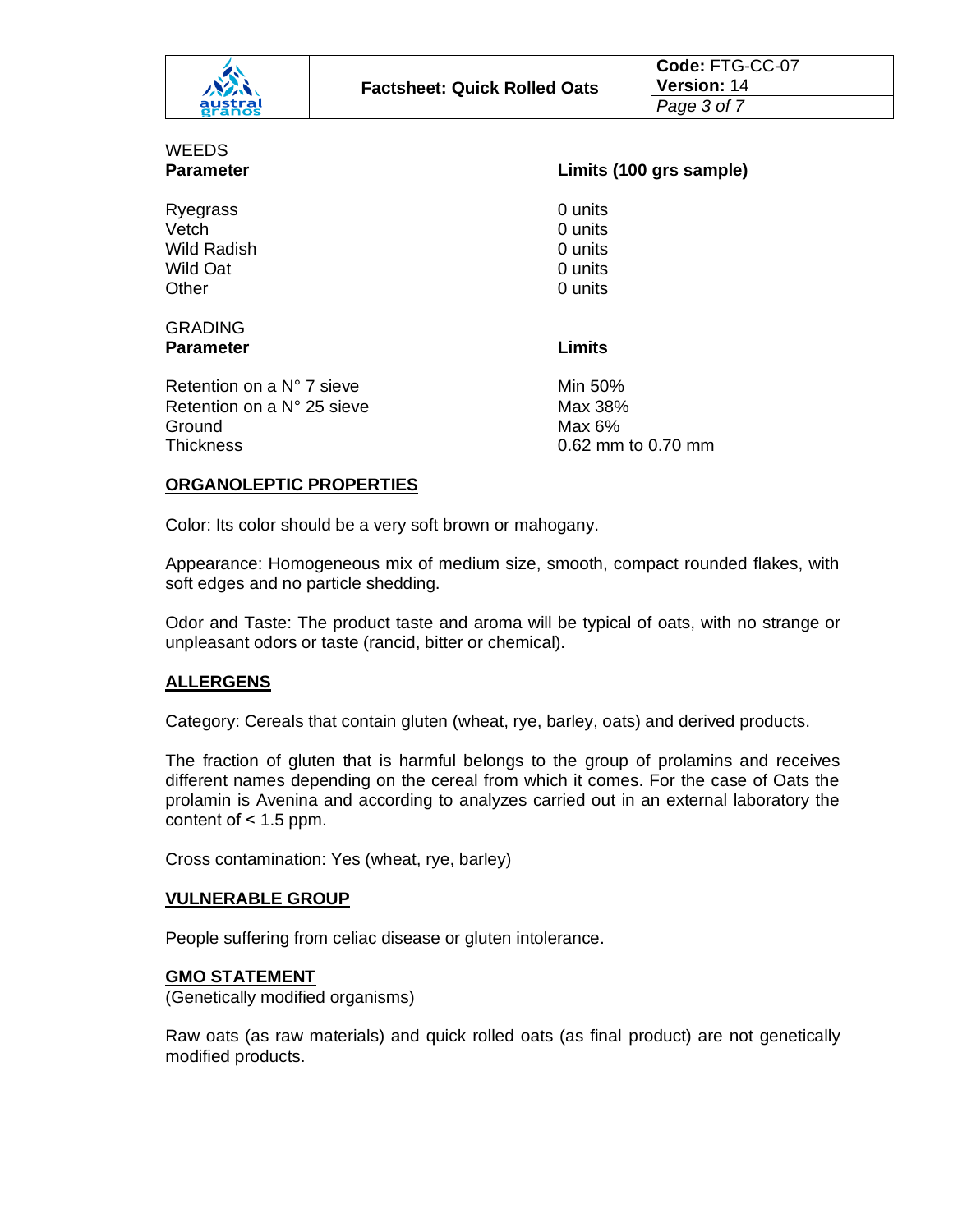

# **SHELF LIFE**

Oats shelf life, when in optimal storage conditions, is 18 months from elaboration.

#### **STORAGE CONDITIONS**

Oats must be stored in a closed room, with ventilation slots properly protected against insect access, optimal temperature and relative humidity, separated from chemical products, wood, unprocessed cereals or any product with strong odors.

The product should be stowed ideally in plastic pallet clean and in good condition in a dry environment, protected from dust and moisture.

We suggest perimeter spaces of 60 cm that allow for proper cleaning and inspection.

# **PACKAGING DESCRIPTION**

|         | Option 1                                       | Option 2                         |
|---------|------------------------------------------------|----------------------------------|
| Type of | Thermolaminated polypropylene bag              | Maxi Polypropylene bag           |
|         | container   (optional: inner polyethylene bag) |                                  |
| Weight  | $25$ Kg $-50$ Lb                               | $500$ Kg $-600$ Kg               |
| Colour  | Only white or white color with printing        | White                            |
|         | (corporate design)                             |                                  |
| Sealed  | Sewing of single thread, without leaps         | Sewing of single thread, without |
|         | or defects                                     | leaps or defects                 |

The containers will be closed, without loss of food. It will not present closures of metallic type (hooks or clamps).

Our containers comply with the regulations of safety and fitness to be used in food for human consumption.

# **LABELING**

Each primary packaging will be labeled with the component name, ingredients, weight, producer name and address, manufacturing lot number, elaboration date and expiration date, in compliance with the regulations on food labeling set forth in the Food Health Regulation (Paragraph II, Art. 107), or in compliance with special customer specifications and legal regulations of the country of destination, as required by the customer.

# **HANDLING/PREPARATION INSTRUCTIONS**

The oat flakes Austral Grains are products that allow direct consumption because they have two processes of thermal conditioning in all its varieties or types. A 3-minute preboiling at boiling temperature can be recommended in order to improve palatability.

In areas where this product is used, care must be taken to avoid being exposed to microbiological contamination (molds, yeasts, salmonella, etc.), chemical or physical.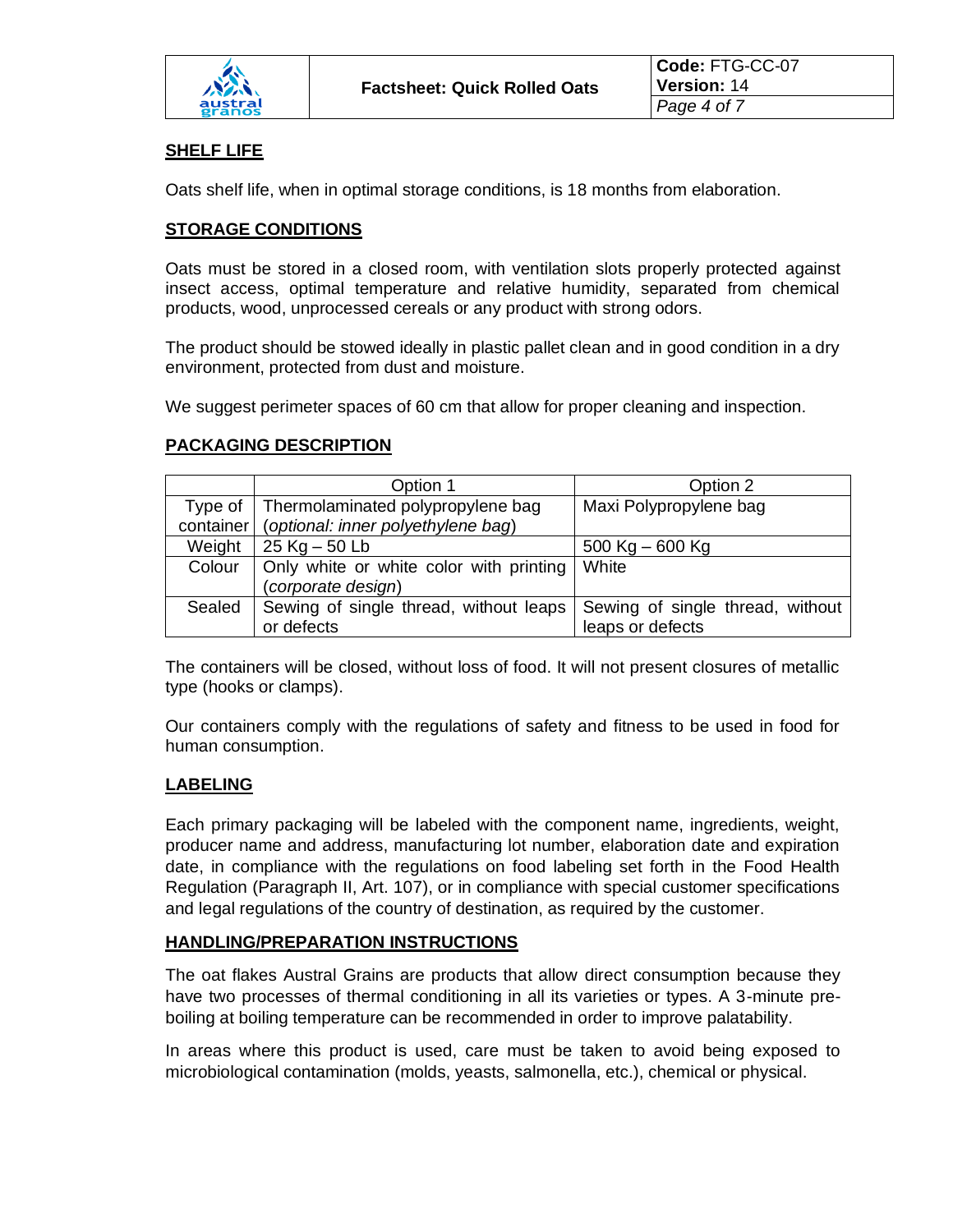#### **Basic preparation for all our oat flakes:**

- 1. Pour 6 teaspoons (40 g) of rolled oats in a bowl
- 2. Add sugar or sweetener to taste
- 3. Pour milk, hot or cold water, or yogurt, as preferred
- 4. Stir and serve

# **DISTRIBUTION**

All Austral Granos products are marketed and distributed through its trade and export department. Our products are loaded, shipped and/or consigned in containers and/or trucks in our warehouses and loading yards located within the premises of the processing plant.

#### **Optimal Transport Conditions**

The following requirements must be in compliance:

# • **Closed container**

It must meet a tightness condition except for the two ventilation inlets that these equipment have. It must not have light or holes or damage to the floor, walls or ceiling. It must be clean and dry at the time of loading. In addition, it must be free of pests and their remains.

The floor will be covered with polyethylene or cardboard when appropriate. Desiccants may be used (by customer request and authorized by the commercial area) to absorb the moisture generated inside the container.

# • **Semi-open trucks or rails**

It must be dry, clean and free of pests at the time of loading, must carry polyethylene covers to protect the cargo in addition to the tent, its walls and floor must be smooth and not show breakage or rust.

The tent should be in good condition (clean and free of breakage) as well as ropes or slings.

#### • **Sider trucks**

It must not have light or holes or damage to the floor, walls or ceiling, it must also be dry, clean, free of pests and without rust spots.

# • **Utility vans**

It must meet a tightness condition, it must not have light or holes or damage to the floor, walls or ceiling, it must also be dry, clean, free of pests and without rust spots. If the floor is grooved (refrigerators), it must be verified that it does not keep water or liquids contained in the slots.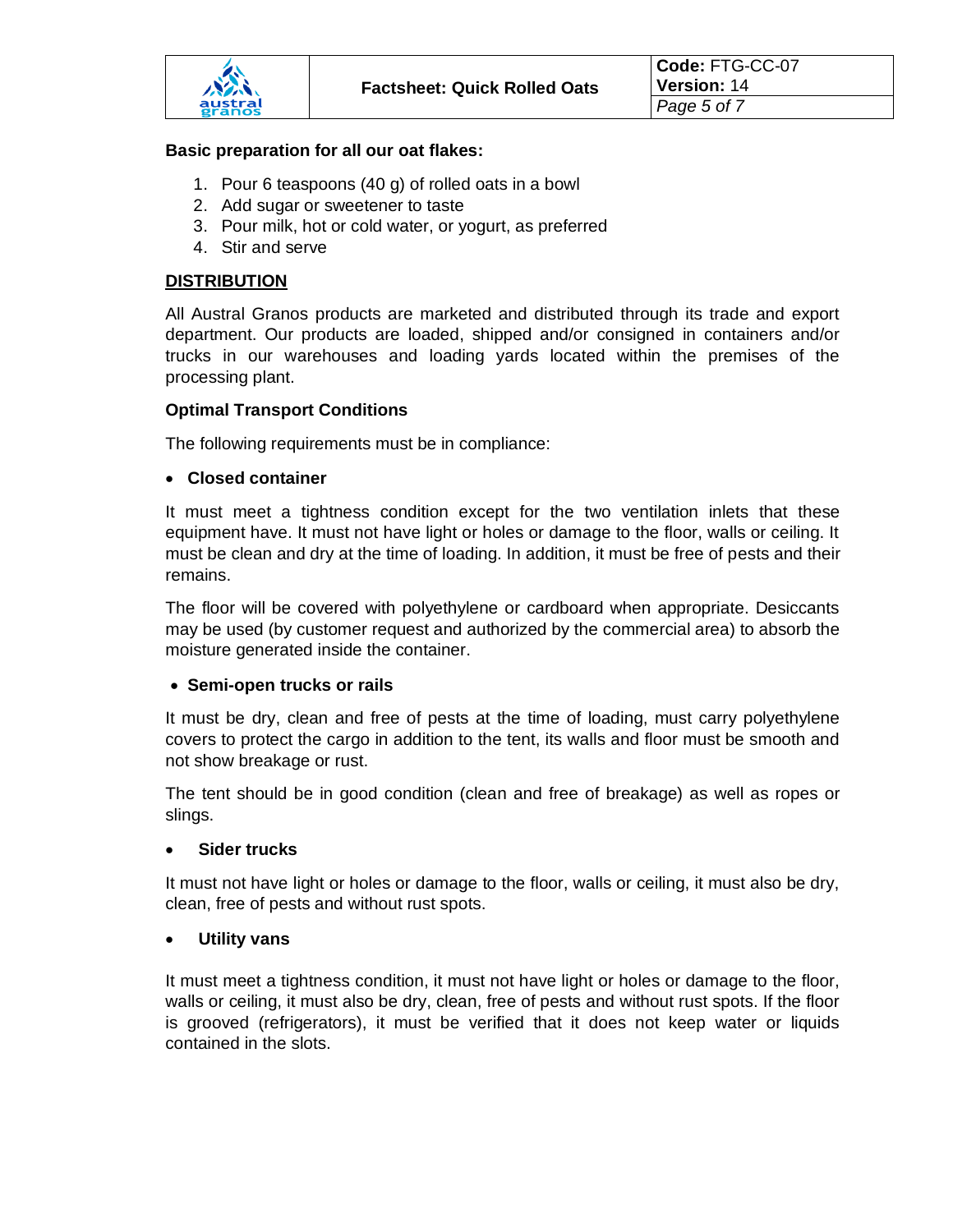

# **USE AND BENEFITS**

Oat products are considered to be one of the healthiest foods for humans, as it is a cereal-based whole meal. This adds significant value to the product from the point of view of new vision for nutrition, which is fostered by different institutions dedicated to health worldwide that promote a natural, healthy diet. Such diet incorporates whole cereal grains in order to benefit from all nutritious components of cereals and to obtain a more complete nutrition, thus improving our health and quality of life.

Among the most common uses of oats are breakfast preparations (oat flakes), as ingredient in child and infant nutritional supplement meals (oatmeal and flakes), as ingredient in cereal bars for elite athletes and in different regional culinary preparations.

As food, oats and products made of this cereal contain the highest percentage of fatty acids among all small grain cereals with as much as 9%; of that percentage, 65% consists of unsaturated fatty acids. Oats also contain easy assimilation carbohydrates and a remarkable amount of amino acids (proteins), with 6 of the 8 amino acids that are essential for the human diet; this exceeds by far the amino acid content in other traditional cereals such as wheat, rice, corn or barley. Oats also have a relevant amount of soluble and insoluble fiber and an exceptional level of beta-glucan, which is a polysaccharide with enormous functionality qualities in regulating and lowering the glycemic index and cholesterol as it controls intestinal metabolism, thus regulating digestion and fat absorption.

# **REGULATORY REQUIREMENTS**

All Austral Granos S.A. products and processes are in compliance with:

- Regulations by the Agriculture and Livestock Service (SAG)
- Food Health Regulation, Supreme Decree 977/96